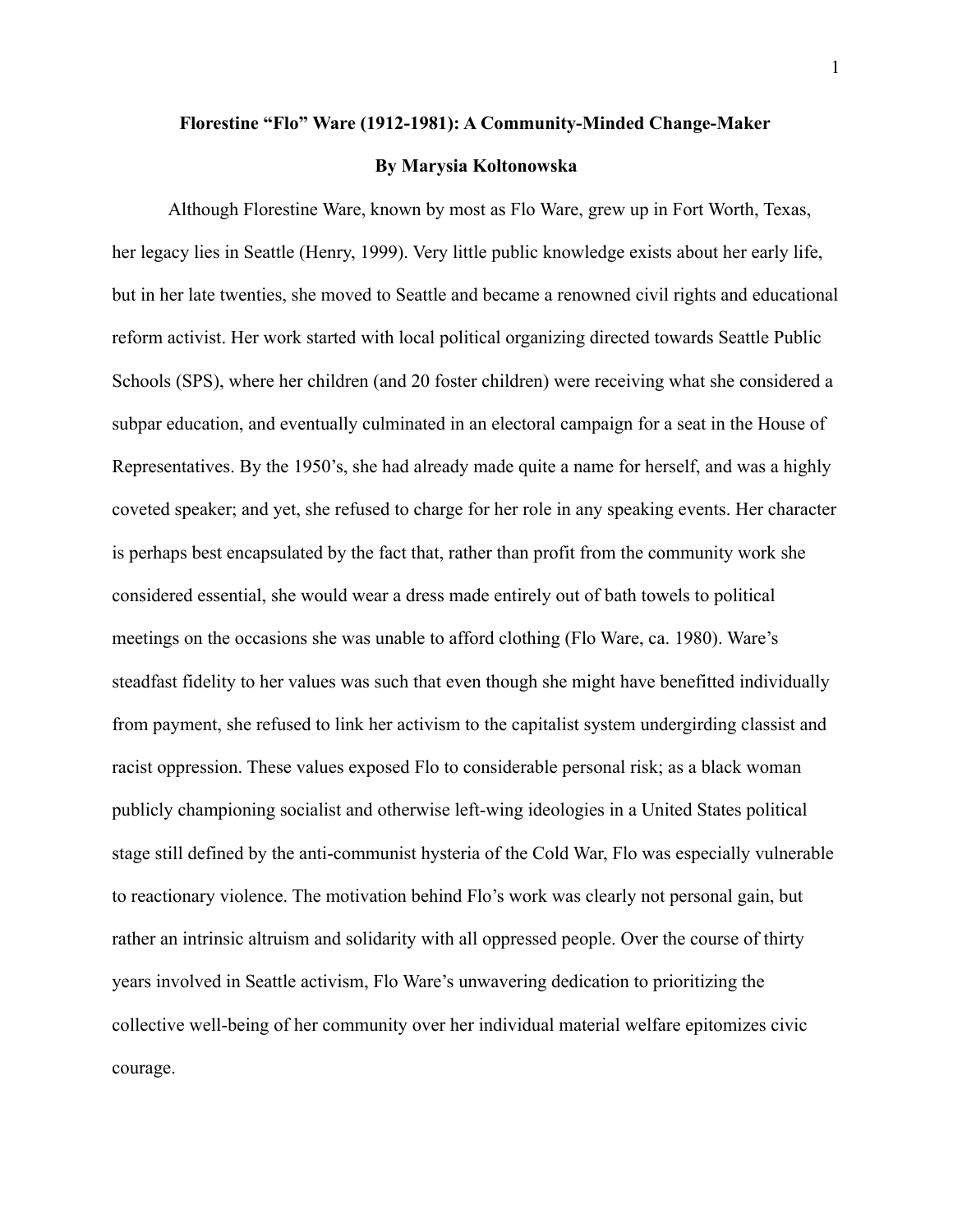The catalyst for Flo's entrance into community organizing was when her husband, a student at the University of Washington, was fired from his job with the U.S. Post Office due to his involvement in the free university movement (Florestine Ware, 1981). The incident prompted a coming to consciousness of sorts for Flo, and although she didn't immediately immerse herself in activism, by 1952 she had taken up distributing informational cards about educational justice to prompt other parents at the local Horace Mann School to action. She was eventually arrested for her efforts; and yet, her arrest did not deter her from political involvement, rather acting as a symbolic baptism into a new life of community organizing. Much of Flo's future work can be tied back to the anti-racist ideologies and committment to educational dehierarchization influenced by the free university movement that she espoused in these first pamphlets. In her own words, the conditions of public schools, as they stood in the 1950's, "worked against kids who were black and poor," and Flo wanted this to change not only for her own children but for the children of everyone in her community (Florestine Ware, 1981). In response to the glaring injustices occurring in the school system due to uneven distribution of resources, Flo wrote community proposals for increased school funding, participated in the development of the Head Start preschool program and co-founded the Central Area School Council: all while being a full-time parent and operating a successful sandwich shop (Cobbins, 2018, p. 153, p. 152). Although the Central Area School Council had dissolved by 1981, it was highly "successful in bringing improvements to many local schools" in black communities (Swan, 2020). The Head Start preschool program, meanwhile, continues to be a meaningful program providing low income families with free child care and individualized educational preparation (*Head Start*, 2022).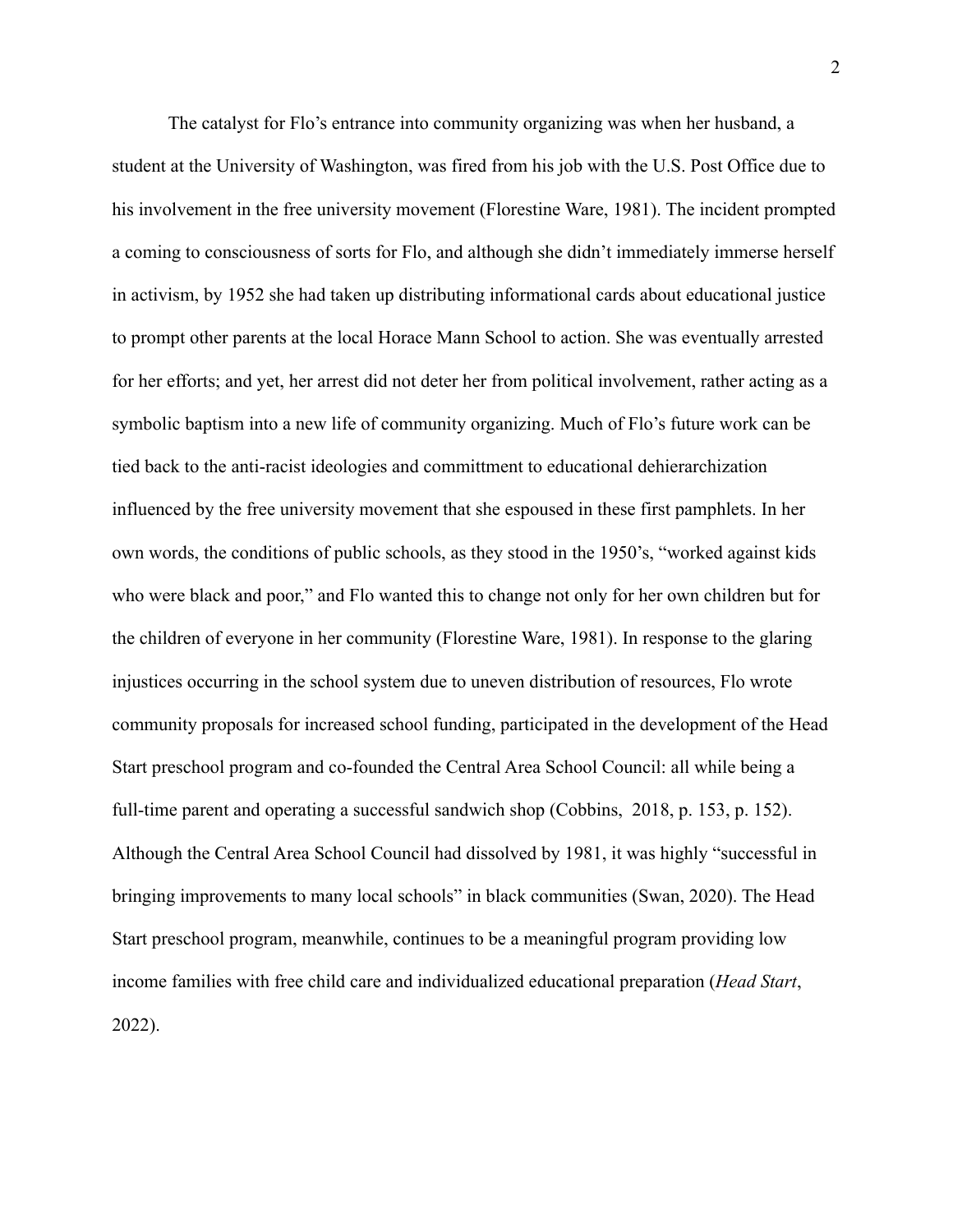In 1969, SPS reified Flo's role as a powerful voice within the Seattle educational community, hiring her to act as a consultant for a summer program instructing teachers on the values of school desegregation and the challenges of developing pedagogies for a newly diverse classroom (Cobbins, 2018, p. 153). Although this was a respected position, acting as the face of the black community in a setting in which the majority of the audience is white can cause a lot of socioemotional harm. As Dawn G. Williams and Venus Evans-Winters discuss in "The Burden of Teaching Teachers: Memoirs of Race Discourse in Teacher Education" (2005), teaching anti-racist pedagogies as a black woman means students who benefit from anti-blackness will often "resist the messenger" (p. 202). Reasonable critiques of white privilege can be met with defensiveness and even overt misogynoir. Furthermore, the white people in the classrooms of black women often refuse to trust their teachers as experts on their own lived experiences, falling into unconscious patterns of racism in which any truths shared about race have to be validated by another white person. William and Winters' experiences are in line with the cultural zeitgeist of the 2000's, decades after Jim Crow fell; one can only imagine how much more resistance and racist undermining Flo would have faced as one of the forerunners of educational integration. Nevertheless, she was passionate about spreading knowledge about the alarming educational disparities harming black students, and successfully imparted guidance on how to navigate the stark situational differences between white and black students (Cobbins, 2018, p. 153). Although de facto segregation (as opposed to de jure segregation, as was the case pre-Brown v. Board of Education) still exists to some extent in Seattle schools, the powerful impact of Flo and her fellows remains visible in the anti-racist practices implemented by SPS today. SPS's ongoing five year strategic plan "Seattle Excellence," for example, centers the unique needs of African American boys and teens in a manner that aligns with Flo's methodologies; the school district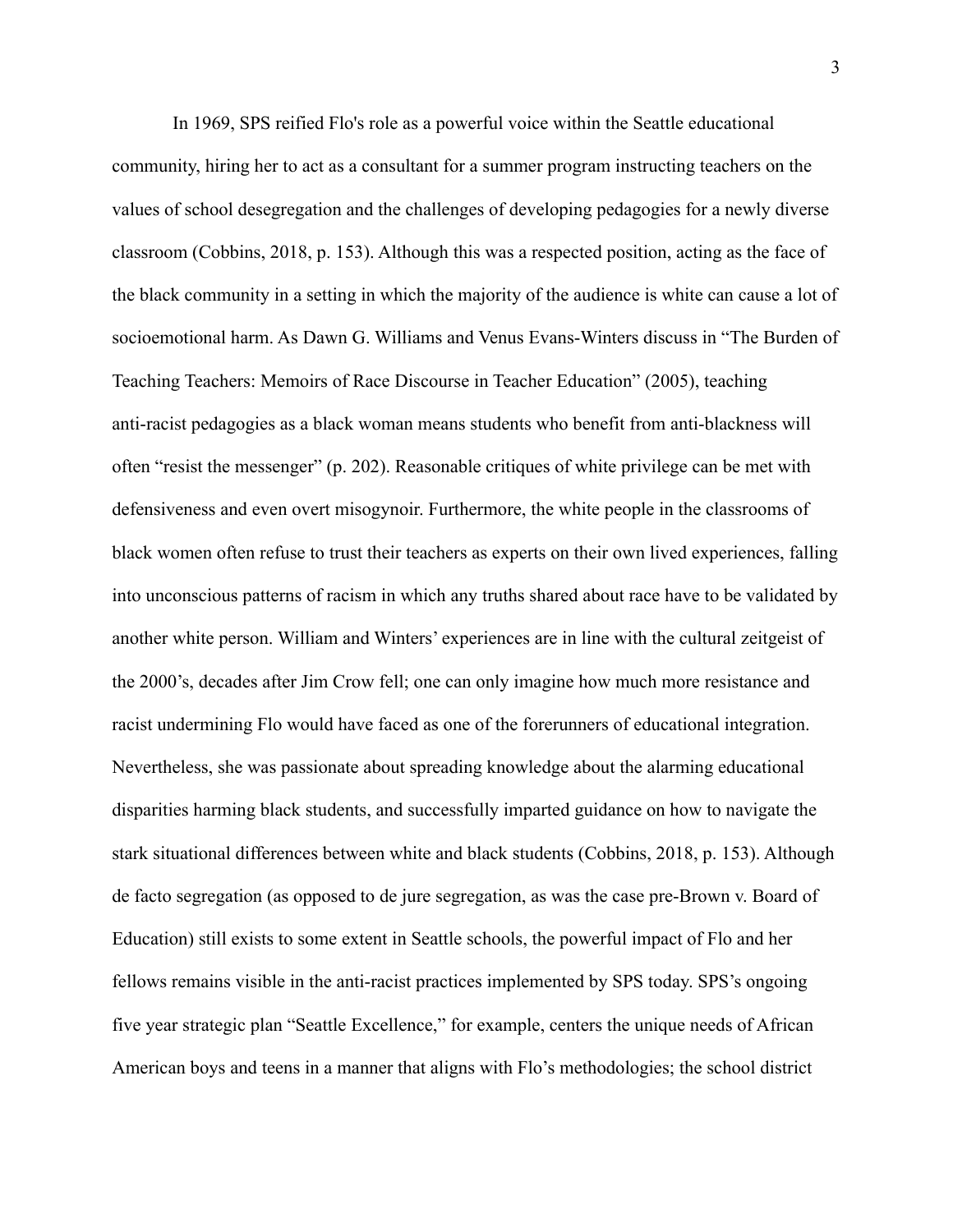has also made tangible efforts to hire a culturally responsive workforce to ensure that educators are best prepared to navigate the diverse sociopolitical contexts of their students (*Strategic Plan*, 2021).

Though supporting children, especially black and low-income children, would always be at the heart of Flo's politics, her activism transcended educational reform. In fact, after Martin Luther King Jr.'s death in 1968 meant that his Poor People's Campaign was left rudderless and unmoored, Flo took charge, leading a caravan of Seattle's marginalized community members all the way from Seattle to Washington D.C. However, despite the integrity of their cause, Flo quickly became disillusioned with the movement itself, noting that the infighting and disorganization as a result of King's death hindered the efficacy of the campaign (Prochnau, 1968). After the march, then, she therefore decided to shift focus to the Seattle branch of the Peace and Freedom Party, a socialist party that spoke to Flo and others like her who were dissatisfied with the passivity of Democrats towards black, queer, and women's liberation (*PFP*, 2021). Under the Peace and Freedom Party's banner, she would go on to run for the House of Representatives, aligning herself with the Black Panther Party and openly critiquing the stratification of the capitalist economic order (Cobbins, 2018, p. 155). In positioning herself as a face for such ideals, however, Flo put herself at considerable personal risk. From the late 50's to early 70's— around the same time period in which Flo was involved in political organizing— the FBI's illegal COINTELPRO program was active. COINTELPRO was a militant surveillance branch of the FBI which targeted groups the government considered subversive. In its most official capacity, COINTELPRO was created to protect the American capitalist status quo. White supremacy, however, is inherent to said status quo, and many of COINTELPRO's destabilizing tactics (including but not limited to psychological warfare, defamation, harassment, wrongful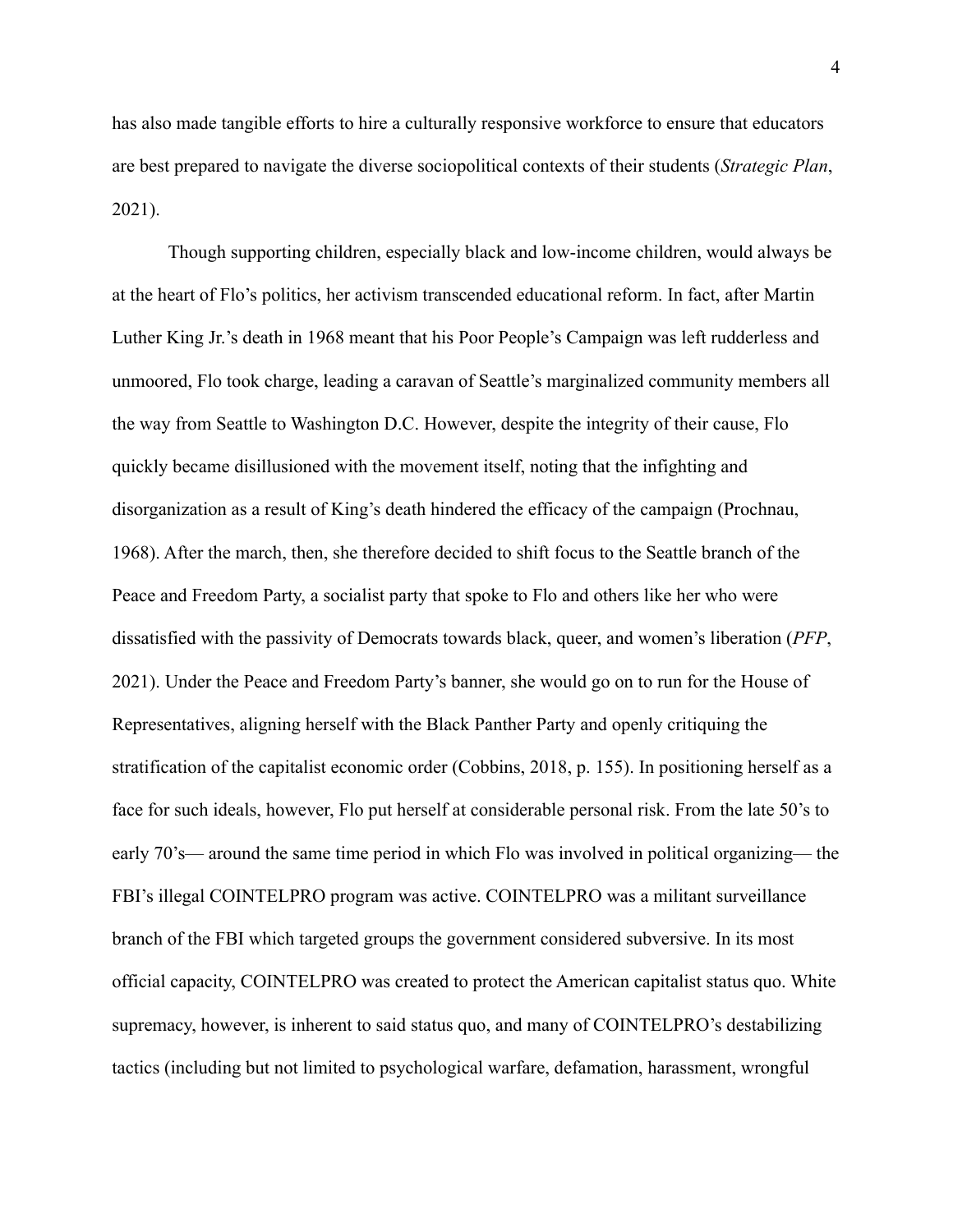imprisonment, and physical violence) were directed towards civil rights organizers like Flo (Churchill & Wall, 2001). Despite the looming threat of COINTELPRO and other forms of violent backlash, Flo persevered in her activism and in her role within the Peace and Freedom Party, viewing her campaign as an opportunity to transform the party and the ideologies behind it into a "real political force" ("Flo Ware, 1968). And, though ultimately Flo was not elected, it is undeniable that there was real political force to her campaign. The values Flo defended are the lifeblood of contemporary Seattle activism. It is her legacy that is honored and sustained by the Black Lives Matter Movement, that forms the foundation of local student organizing such as United Students Against Sweatshops at UW or the SU Total Abolition Coalition. And this legacy is a shared one: shared with her comrades, with her children. As Flo herself put it when presented with the Martin Luther King Jr. Humanitarian Award, her achievements were not individual, but rather belonging to the "people who have struggled in the community with [her]" (Harris 2020).

Over the course of her many years serving her community, it is unsurprising that Flo Ware built many strong relationships with those around her. After she passed away in 1981, many people took to the public stage to speak to her strength of character: memorable statements include Clayton A. Pitre's assertion that Flo truly "gave… herself to her country, the city, and the community," and Carl B. Heller's testimony to her "unusual personal courage and conviction" (Kutner, 2002). The eulogizing of her allies, peers, friends, and family was so powerful, in fact, that the Seattle city council was swayed to memorialize her. Today, Flo Ware Park at 28th & S. Jackson stands as a tangible reminder of her extraordinary, communal achievements (Henry, 1999). It is fitting that the monument erected in Flo's honor is a park. What commemorative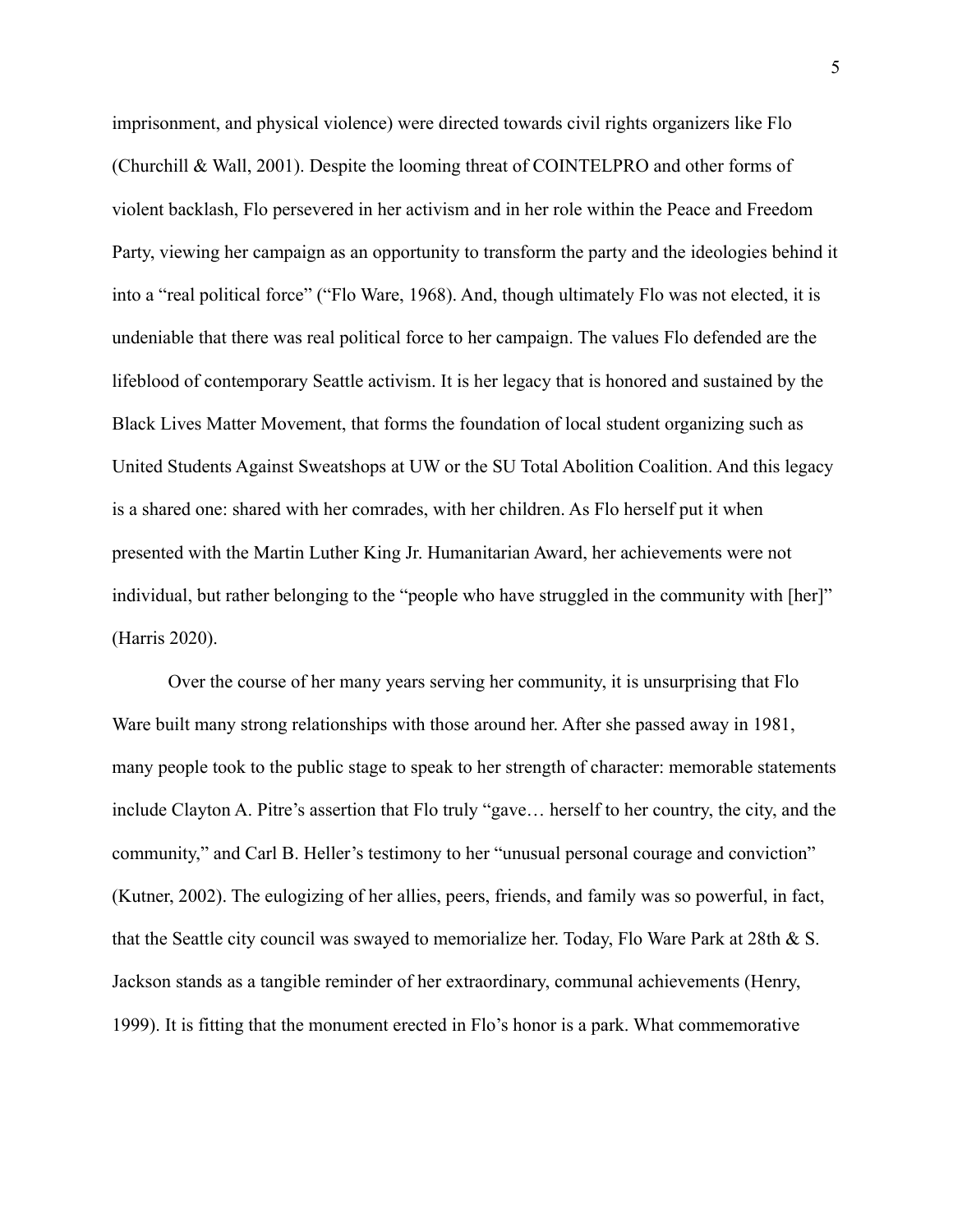structure could better capture her commitment to community togetherness and to protecting the simple joys of childhood?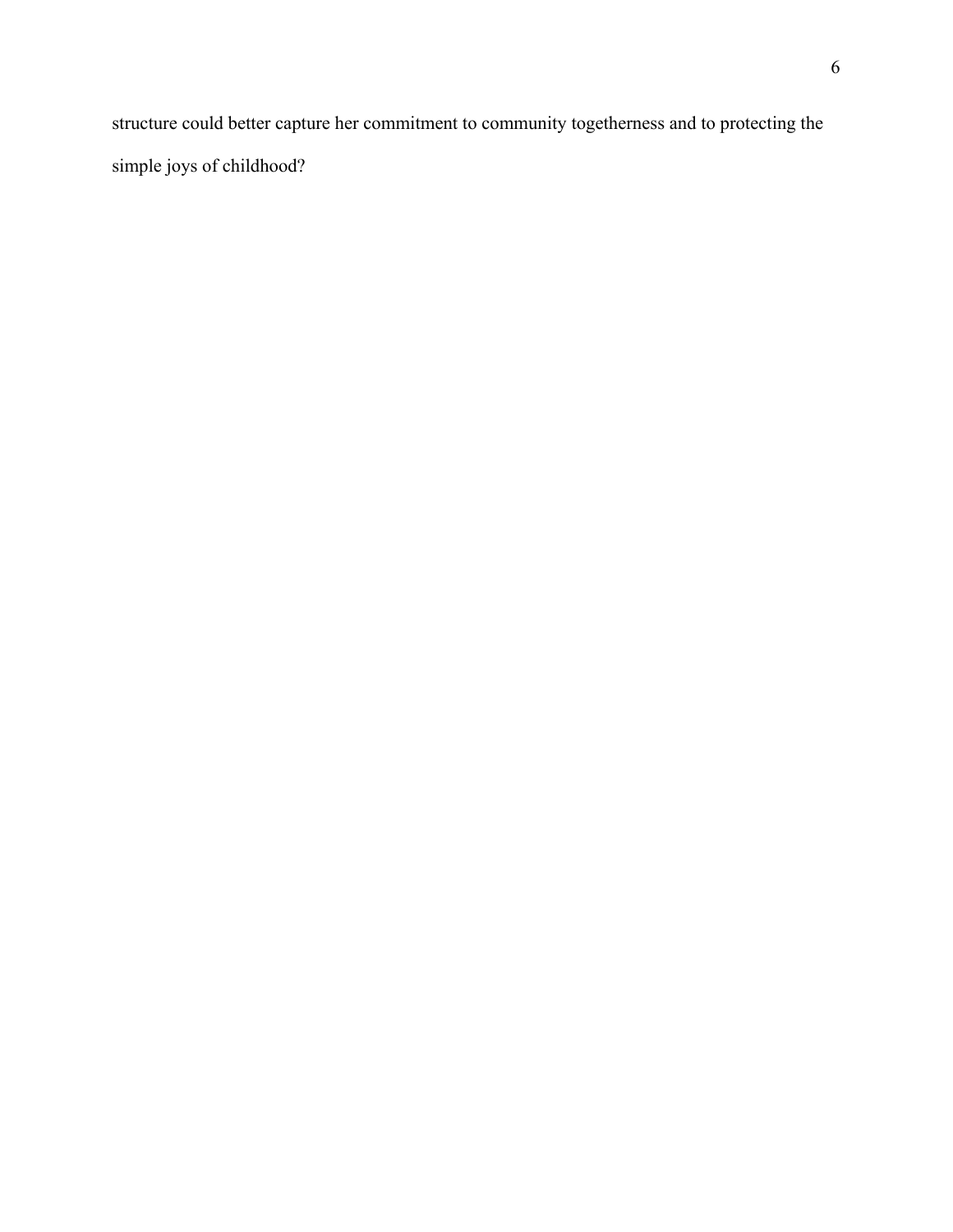## References

Churchill, W., & Wall, J.V. (2001). COINTELPRO Papers. Retrieved 2022, from https://www.freedomarchives.org/Documents/Finder/Black%20Liberation%20Disk/Blac k%20Power!/SugahData/Government/COINTELPRO.S.pdf

Cobbins, Q. N. F. (2018). *Black Emeralds: African American Women's Political Activism and Leadership in Seattle, 1941-2000* (dissertation). ProQuest.

Flo Ware. (1968, October). *Helix*. Retrieved from

<https://www.krabarchive.com/pdf/flo-ware-in-helix-1968-10-17.pdf>.

Flo Ware, [interviewer unknown], ca. 1980, Oral history. Accession No. 1439-003 T3 [digital file], Florentine Ware Papers, 1960-1981, University of Washington Libraries, Special Collections.

Florestine Ware, Noted Activist. (1981, March 21). *Seattle Post-Intelligencer*, p. 36.

Harris, S. (Host). (2020). Florestine "Flo" Ware (No. 3) [Audio podcast episode]. In *Long Shadows of Seattle*. <http://specialcollections.ds.lib.uw.edu/LongShadows/podcast/forestine-ware/>

- *Head Start*. Seattle Public Schools. (2022, March 14). Retrieved March 15, 2022, from https://www.seattleschools.org/departments/early-learning/preschool/head-start/
- Henry, M. T. (1999). Ware, Flo (1912-1981). Retrieved March 14, 2022, from https://www.historylink.org/File/1145